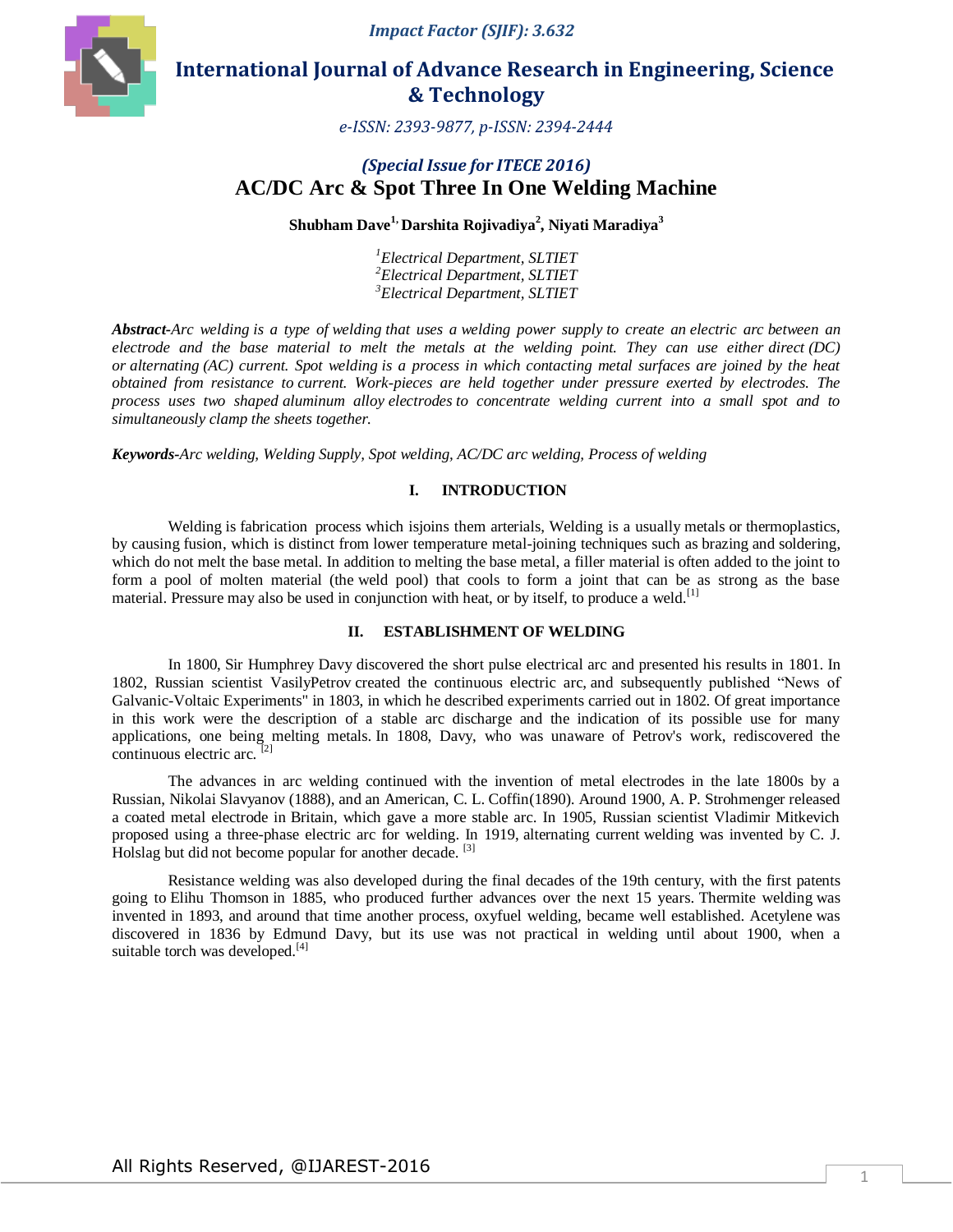

Figure 1: Types of welding

#### **III. PROCESS OF ARC AND SPOT WELDING**

#### **A. SPOT WELDING**

Spot welding involves three stages; the first of which involves the electrodes being brought to the surface of the metal and applying a slight amount of pressure.<sup>[6]</sup> The current from the electrodes is then applied briefly after which the current is removed but the electrodes remain in place for the material to cool. Weld times range from 0.01 sec to 0.63 sec depending on the thickness of the metal, the electrode force and the diameter of the electrodes themselves.[7]

The equipment used in the spot welding process consists of tool holders and electrodes. The tool holders function as a mechanism to hold the electrodes firmly in place and also support optional water hoses that cool the electrodes during welding.<sup>[8]</sup> Tool holding methods include a paddle-type, light duty, universal, and regular offset. The electrodes generally are made of a low resistance alloy, usually copper, and are designed in many different shapes and sizes depending on the application needed.<sup>[9]</sup>

The two materials being welded together are known as the workpieces and must conduct electricity. The width of the workpieces is limited by the throat length of the welding apparatus and ranges typically from 5 to 50 inches (13 to 130 cm). Workpiece thickness can range from  $0.008$  to 1.25 inches (0.20 to 32 mm) <sup>[10]</sup>

After the current is removed from the workpiece, it is cooled via the coolant holes in the centre of the electrodes. Both water and a brine solution may be used as coolants in spot welding mechanisms.<sup>[11]</sup>



Figure 2: Process of spot welding

#### **B. ARC WELDING**

Arc welding is a type of [welding](https://en.wikipedia.org/wiki/Welding) that uses a [welding power supply](https://en.wikipedia.org/wiki/Welding_power_supply) to create an [electric arc](https://en.wikipedia.org/wiki/Electric_arc) between an electrode and the base material to melt the metals at the welding point. They can use either [direct](https://en.wikipedia.org/wiki/Direct_current) (DC)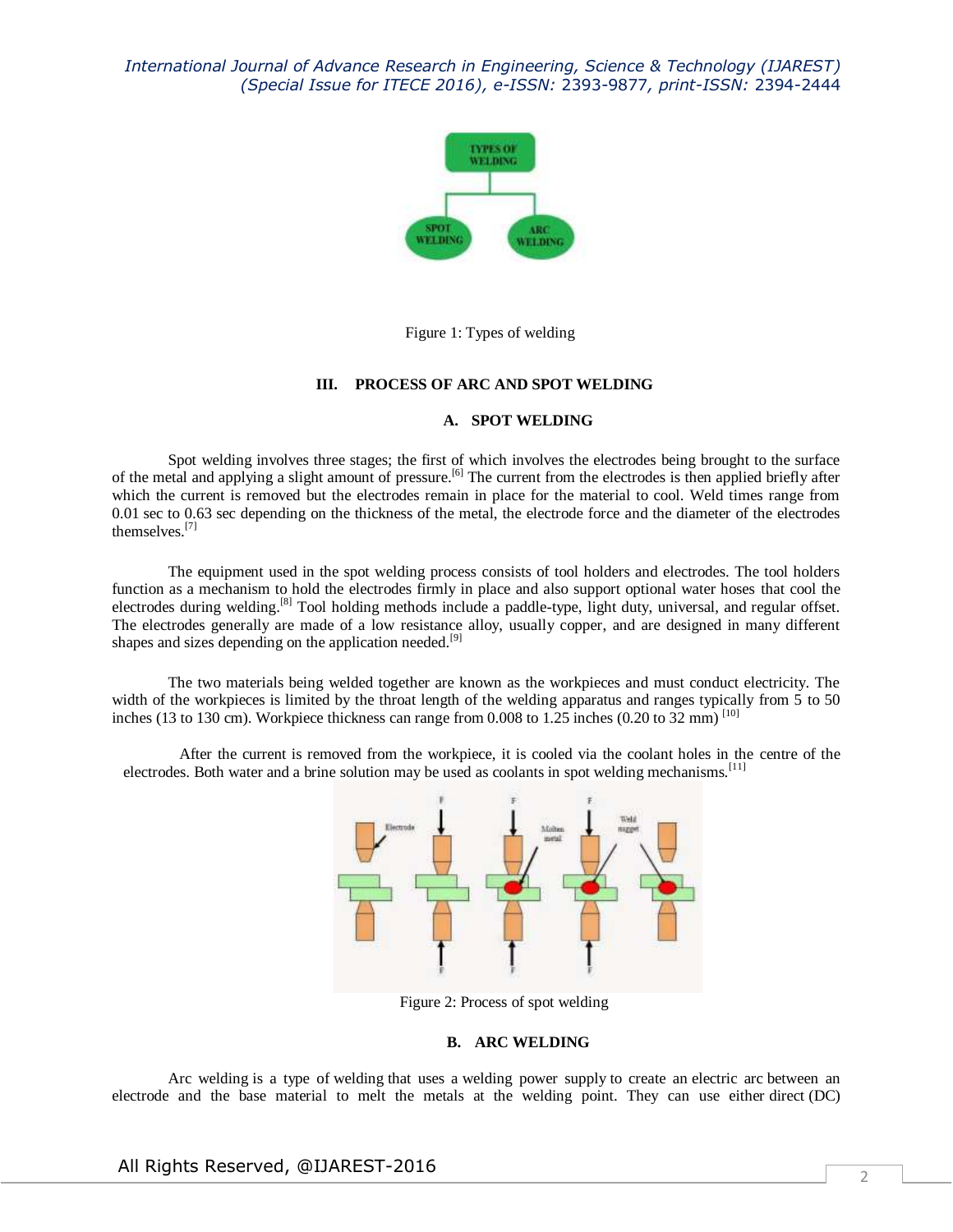or [alternating\(](https://en.wikipedia.org/wiki/Alternating_current)AC) current, and consumable or non-consumable [electrodes.](https://en.wikipedia.org/wiki/Electrode) The welding region is usually protected by some type of [shielding gas,](https://en.wikipedia.org/wiki/Shielding_gas) vapor, or slag. Arc welding processes may be manual, semi-automatic, or fully automated. First developed in the late part of the 19th century, arc welding became commercially important in shipbuilding during the Second World War. Today it remains an important process for the fabrication of steel structures and vehicles.<sup>[12]</sup>

To supply the electrical energy necessary for arc welding processes, a number of different power supplies can be used. The most common classification is constant [current](https://en.wikipedia.org/wiki/Electrical_current) power supplies and constant [voltage](https://en.wikipedia.org/wiki/Voltage) power supplies. In arc welding, the voltage is directly related to the length of the arc, and the current is related to the amount of heat input. Constant current power supplies are most often used for manual welding processes such as gas tungsten arc welding and shielded metal arc welding, because they maintain a relatively constant current even as the voltage varies.[11] This is important because in manual welding, it can be difficult to hold the electrode perfectly steady, and as a result, the arc length and thus voltage tend to fluctuate. Constant voltage power supplies hold the voltage constant and vary the current, and as a result, are most often used for automated welding processes such as gas metal arc welding, flux cored arc welding, and submerged arc welding. In these processes, arc length is kept constant, since any fluctuation in the distance between the wire and the base material is quickly rectified by a large change in current. For example, if the wire and the base material get too close, the current will rapidly increase, which in turn causes the heat to increase and the tip of the wire to melt, returning it to its original separation distance. $^{[1]}$ 



Figure 3: Arc welding process

#### **IV. TRANSFORMER**

The transformer is a static device which converts one voltage level to other voltage level without change in frequency. There are two winding primary and secondary winding. High voltage winding is primary winding. Low voltage winding is secondary winding. Source is connected with the primary winding, the source only AC because transformer is works with AC supply. The lode is connected between secondary winding.<sup>[11]</sup>

A varying current in the transformer's primary winding creates a varying [magnetic flux](https://en.wikipedia.org/wiki/Magnetic_flux) in the transformer core and a varying magnetic field impinging on the transformer's secondary winding. This varying [magnetic field](https://en.wikipedia.org/wiki/Magnetic_field) at the secondary winding induces a varying [electromotive force](https://en.wikipedia.org/wiki/Electromotive_force) (EMF) or voltage in the secondary winding due to electromagnetic induction. Making use of [Faraday's Law](https://en.wikipedia.org/wiki/Faraday%27s_law_of_induction) in conjunction with high [magnetic permeability](https://en.wikipedia.org/wiki/Permeability_(electromagnetism)) core properties, transformers can thus be designed to efficiently change [AC](https://en.wikipedia.org/wiki/Alternating_current) voltages from one voltage level to another within power networks. $[11]$ 

#### **A. STEP DOWN TRANSFORMER**

This is types of transformer is low voltage and high current application. The number of primary winding is high due to secondary winding. It is used in to load side or receiving side area. It is also used in welding machine.<sup>[11]</sup>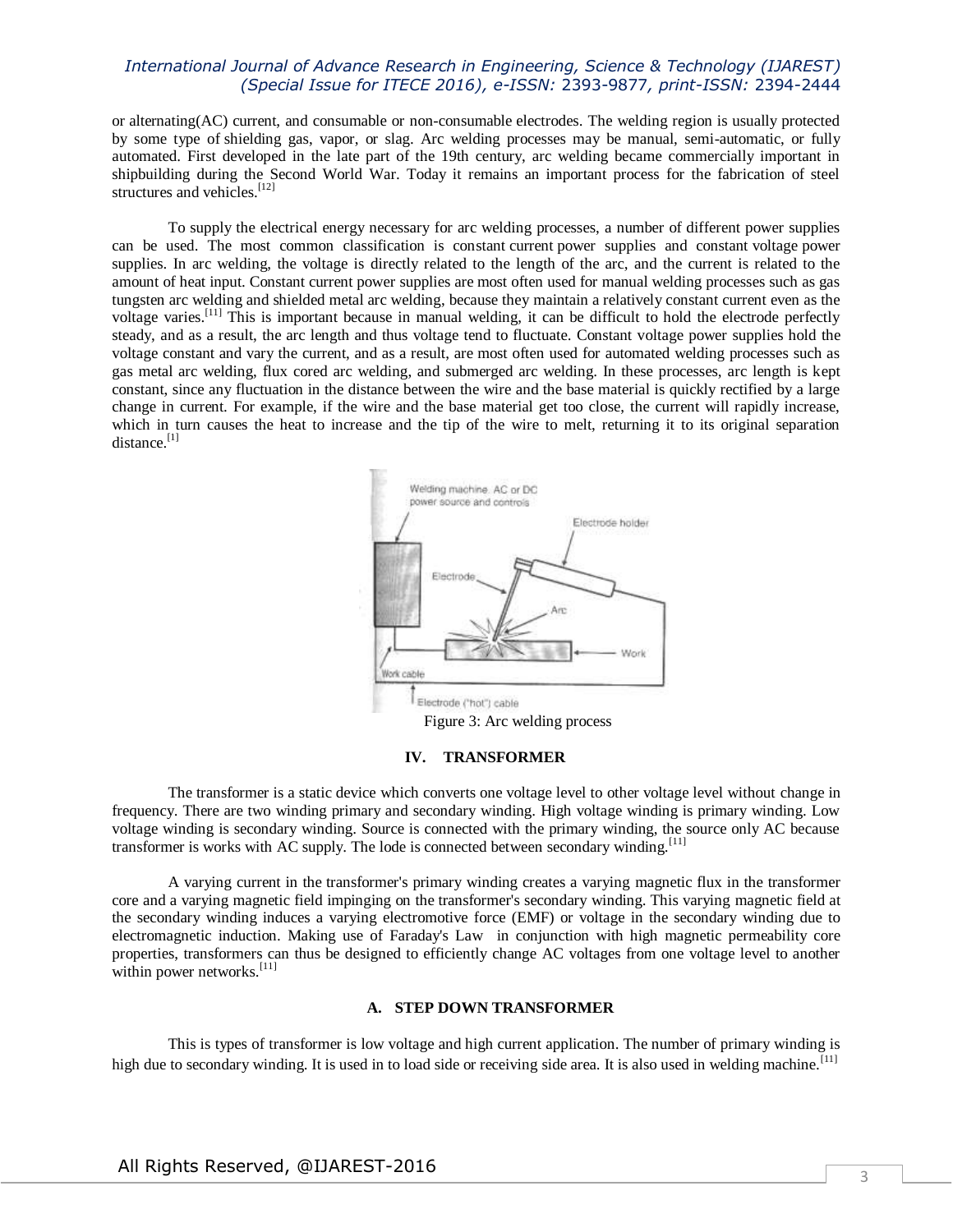

Figure 4: Step down transformer

#### **B. SHELL TYPE TRANSFORMER**

In shell-type transformers the core surrounds a considerable portion of the windings.The coils are formwound but are multi-layer disc type usually wound in the form of pancakes. Paper is used to insulate the different layers of the multi-layer discs. The whole winding consists of discs stacked with insulation spaces between the coils. These insulation spaces form the horizontal cooling and insulating ducts. Such a transformer may have the shape of a simple rectangle or may also have a distributed form. [12]



Figure 5: Shell type transformer

The main different of core type and shell type transformer is, In shell type winding is insulated on main arm of the core, It is insulated on mid-point of the arm. And In core type winding is insulated both the side of the core, It means both arm of transformer. [12]

#### **V. ADVANTAGES**

- a) High Speed of welding,
- b) Less skilled worker will do,
- c) More general elimination of warping or distortion of parts,
- d) High uniformity of product,
- e) No edge preparation is needed,

All Rights Reserved, @IJAREST-2016  $\sqrt{4}$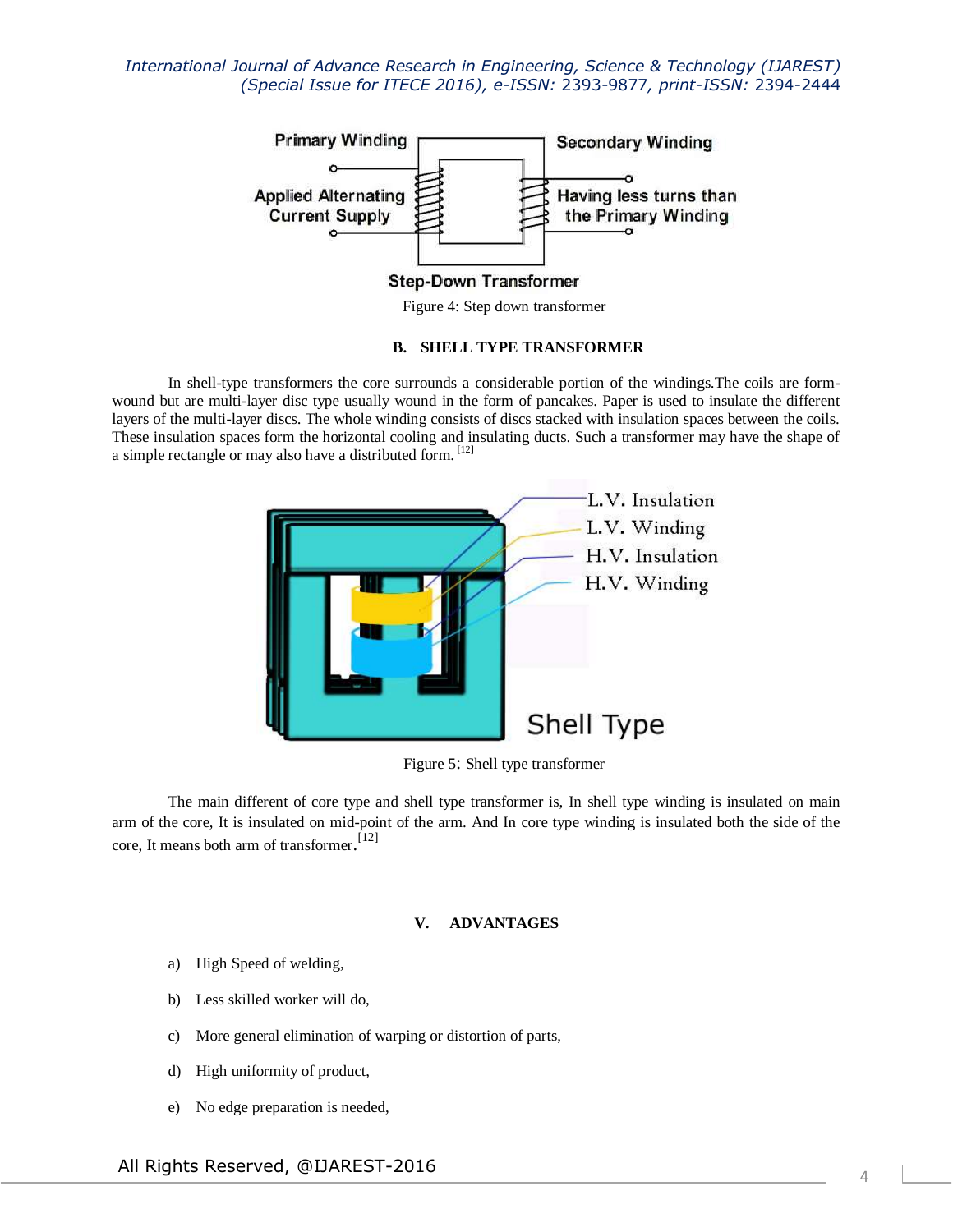- f) Less space requirement,
- g) Easy movable,
- h) Time consuming is less.

#### **VI. APPLICATION**

- a) Spot welding of two 12.5mm thick steel plates has been done satisfactorily as a replacement for riveting.
- b) Many assemblies of two or more sheet metal stamping that do not required gas tight or liquid tight joint can be more economically joined by spot welding machine.
- c) Spot welding finds application in automobile and aircraft industries.
- d) The arc welding is used in to the joint two metallic parts of any alloys.
- e) In this machine we used AC/DC both welding is used.
- f) Arc welding is used in to the cooling fan, joint different parts of Mattel and makes an object.
- g) Many industries use the arc welding machine.

#### **VII. CONCLUSION**

By this project we conclude that weld is possible to do by selecting high current and low time period or by selecting low current and high time period, but by this it is not possible to get good quality weld.Good welding quality can be get by selecting proper current and time period as per the material and its thickness.By this project we used change the voltage level and select the appropriate voltage by tapping of transformer.We can three welding in to this machine like AC/DC and Spot welding; we use the bridge rectifier and change the power supply. We used the reversible switch so we change the switch position and change the welding position.

#### **VIII. REFERENCES**

- 1. A text book of Welding Technology, by O.P.Khanna.
- 2. A text book of Welding and Welding Technology, by Tata Mc-grow hill.
- 3. A text book of Production Technology, by P.C. Sharma.
- 4. A text book of Production Engineering, by P.C. Sharma.
- 5. A text book of production Technology, by O.P. Khanna.
- 6. Spot welding machine hand book.
- 7. Miller spot welding manual.
- 8. LORS/TECNA resistance spot welding manual.